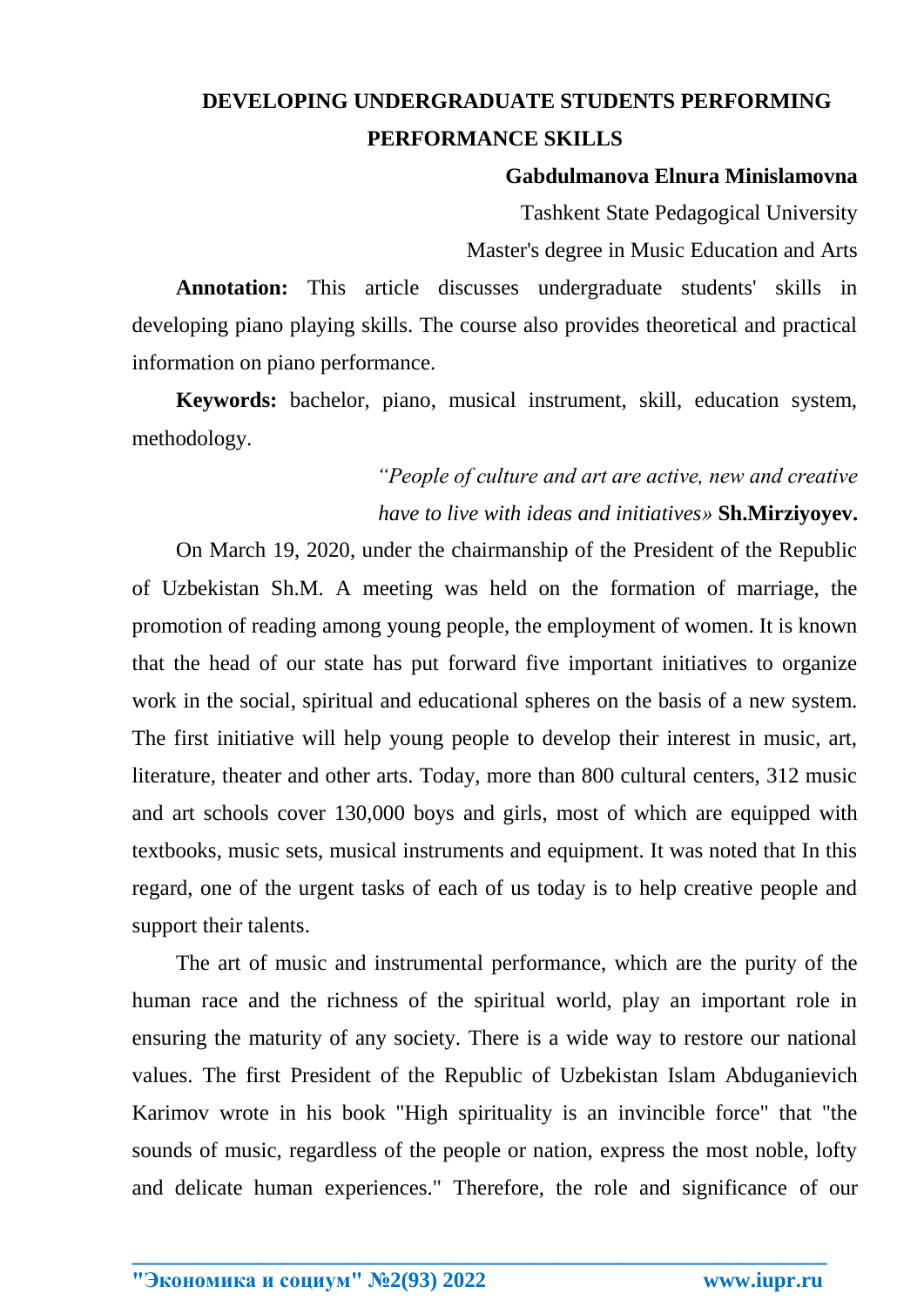national musical works in Uzbek music, the stages of development to this day are important.

Uzbek piano music covers a quarter of a century. However, in a very short period of time, he underwent a fantastic development process and managed to create mature Uzbek samples that correspond to the masterpieces of European monumental piano. Today, a number of new works in the field of music are presented in our country. Our young people are also making unprecedented strides in this area.

Piano performance is one of the most popular forms of music. It is a wellknown fact that every nation has its own national instruments. Today, it is one of the most popular musical instruments in the world. One of them is a piano. Along with all the famous composers of the world, Uzbek composers have created brilliant works for this instrument. They are loved and performed by young performers.

Piano is one of the most popular forms of music. It is a well-known fact that every nation has its own national instruments. Today, it is one of the most popular musical instruments in the world. One of them is a piano. Along with all the famous composers of the world, Uzbek composers have created brilliant works for this instrument. They are loved and performed by young performers. Sitting on the piano, performance. As you know, when learning to play any instrument, it is important to first sit up straight in front of the instrument and master the skills of keeping the body, limbs free. The acquisition of these skills will help to create the right executive position. There are three main points in piano performance: the foot position, the sitting position on the chair, and the hand position.

One of the most important parts of the educational work in the piano classroom is the cultural and educational activities of students. One form of educational work is the discussion of a student concert. At the same time, the student becomes critical of the performance and begins a certain level of preparation for independent teaching activities. The level of performance of the learning process in a piano course is mainly related to the organizational aspects of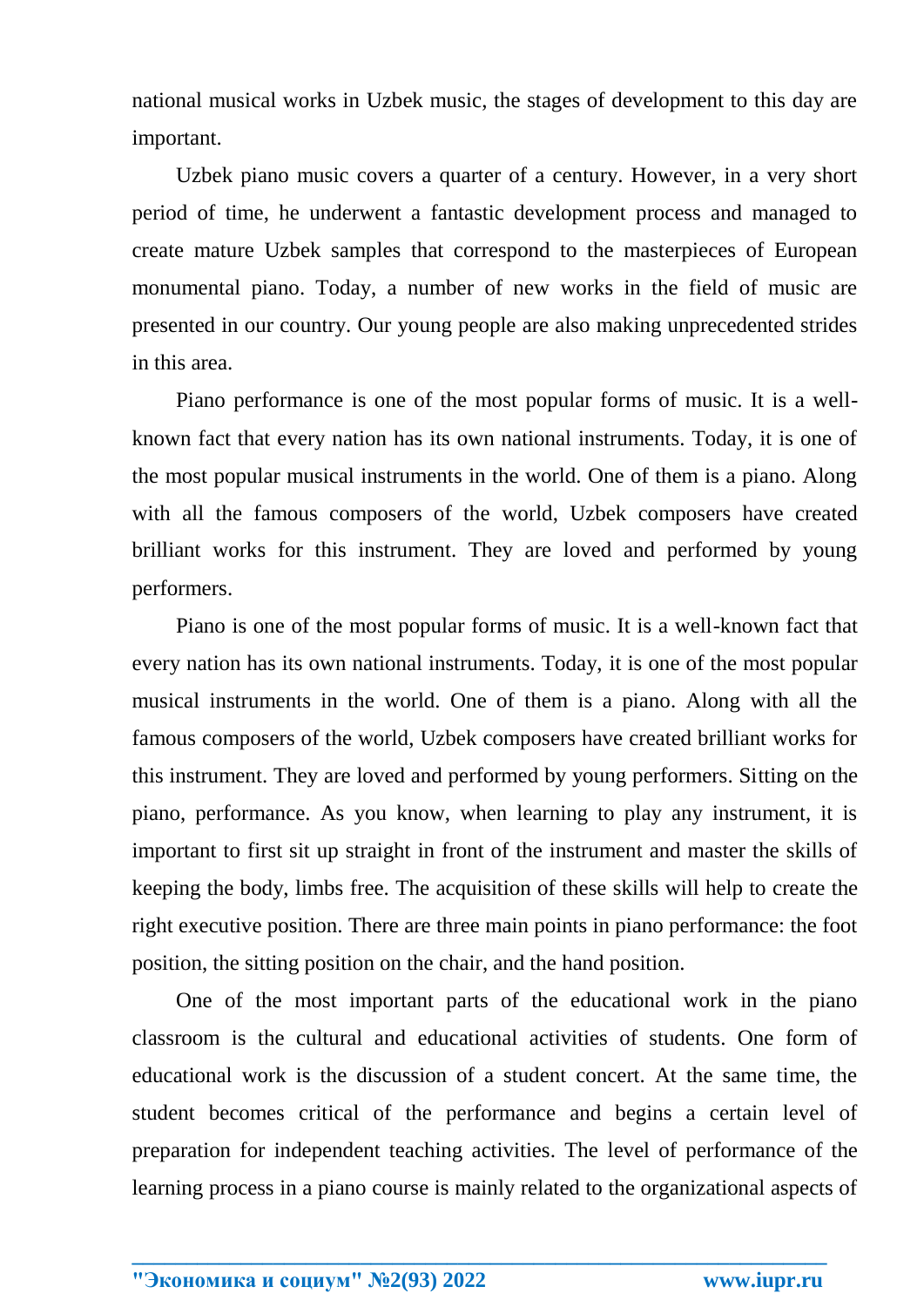the lesson. Carrying out educational work determines the content, form, method of the educational process. The level of mastery of students is mainly related to the fact that the curriculum is structured in a goal-oriented manner. It should define specific pedagogical tasks: individual aspects of the student, the level of preparation, the sequence of study of musical material, and so on. The repertoire of performances should include Uzbek and classical works, as well as works of foreign composers in various forms, content, style.

The main purpose of this manual is to develop in students the skills of independent practical work on the piano, the development of executive skills necessary for professional activities. Speaking of modern musical instruments, one of the most widely used musical instruments is the piano. Learning about how the piano came to be may be of interest to music listeners who are not experts in the field. The piano is a stringed instrument with a stringed meaning, invented in Italy by Christopher Bartalameo (1709-1711).

In fact, the history of this musical instrument dates back to ancient times, to ancient Greece. During the time of Pythagoras, the founder of the theory of reproduction, there was a musical instrument called the monochord. It consisted of a long, thin box that was pulled tight over a musical instrument. The box is made of special wood, so the sound is loud and has its own timbre. The string is attached to the box with a non-moving harp, and there is another movable harp, which is moved on the net to reduce or increase the volume of the music. Over time, one string was added to the other. This instrument is performed on the instrument with a special nail (mediator), and sometimes with a special stick or hammer on the strings.

Over the centuries, this instrument has evolved. The box is enlarged to a right-angled position with a keyboard on one side. Now the player was pressing the key, and the metal plates attached to it made a sound by scratching the strings. This instrument became known as the clavichord. It was performed while standing on a table. The clavicord appeared in the twelfth century, and for five centuries masters living in several countries tried to improve it. A few strings have been added to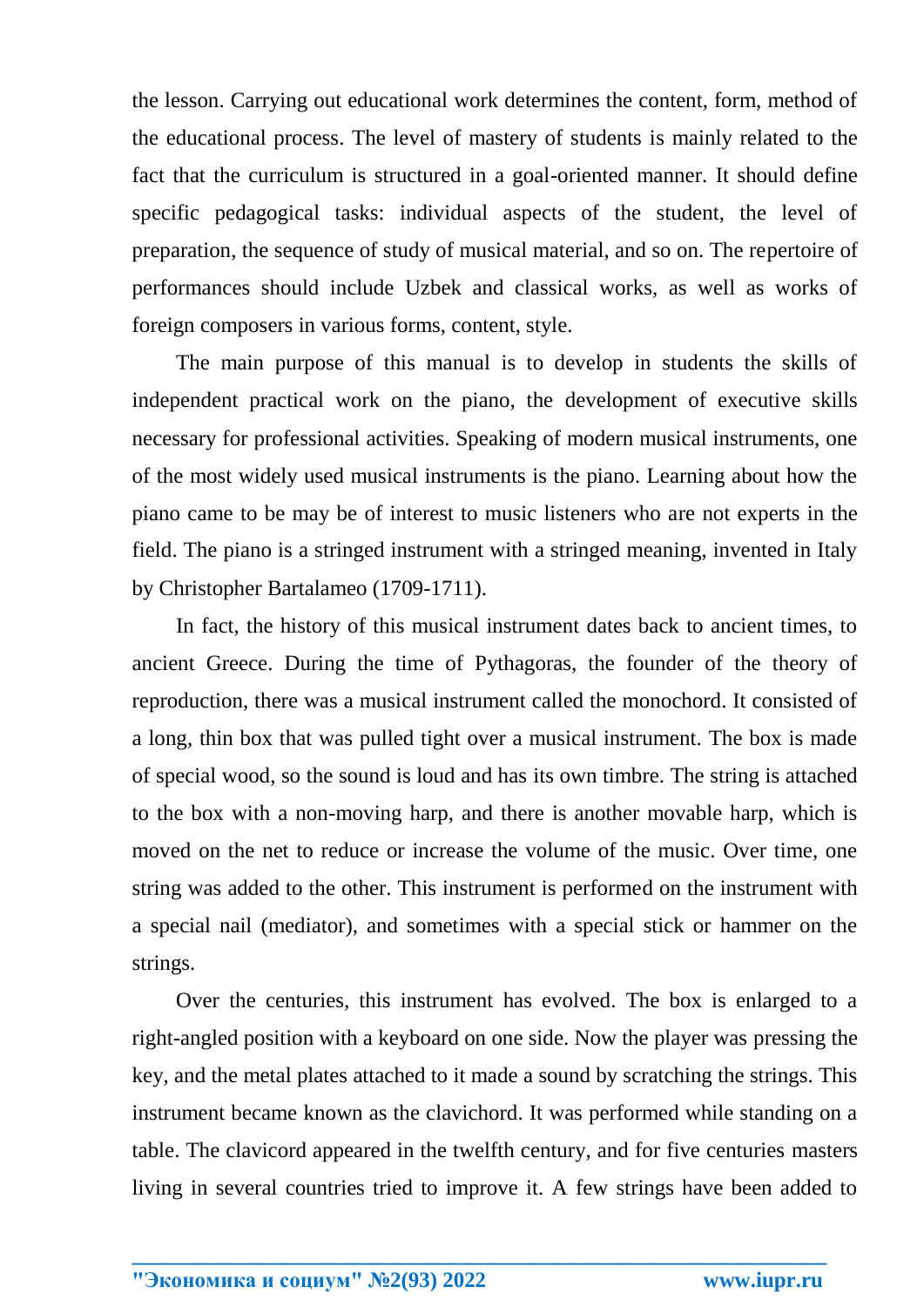each key to make the music sound louder and louder, and the box has been enlarged. Over time, several keyboards were added to the keyboard, and each keyboard served to expand and amplify the sound range. These movements also failed to amplify the sound of the instrument. The clavicord was made of precious wood and was used to decorate the hotels of the rich.

In late 17th-century France, the lower white keyboards were made of black wood and the upper ones were made of ivory. The reason for this was that in those days, more and more women played keyboard instruments to enjoy the seductive hand movements of ladies playing white keyboards on black keyboards. However, the lines between the black keyboards were mixed up, making them invisible and difficult for the player. By the 18th century, the color of the keyboards began to be arranged as it is today.

Simultaneously with the clavicord, another similar keyboard instrument began to develop, which was called by different names: keyboard, chembalo, virginel, harpsichord. The latter became so widespread that similar instruments of various kinds were given a common name.

The masters of the keyboard instrument were in search, and in 1711, Christophore Bartalameo, a master from Padua, Italy, invented a new musical instrument. The sound was made with wooden hammers. Now the instrument is called Piano9 because of its ability to play the instrument hard and slow. The most important part of this instrument is the muffler. If there were no silencers, the strings would vibrate more than they should and only noise could be heard instead of music. The piano is equipped with two pedals, one to stop the sounds and the other to play. By the 19th century, there were two main types of piano instruments: the piano in the horizontal form and the piano in the vertical form. The Royal is used in large concert halls to play a full-volume powerful musical melody in a concert, while the piano is used in slow, empty audible rooms.

Currently, the piano is used in music culture classes in secondary schools, in the teaching of all folk instruments in music and art schools, colleges of arts and culture, music in higher education. tools are widely used.